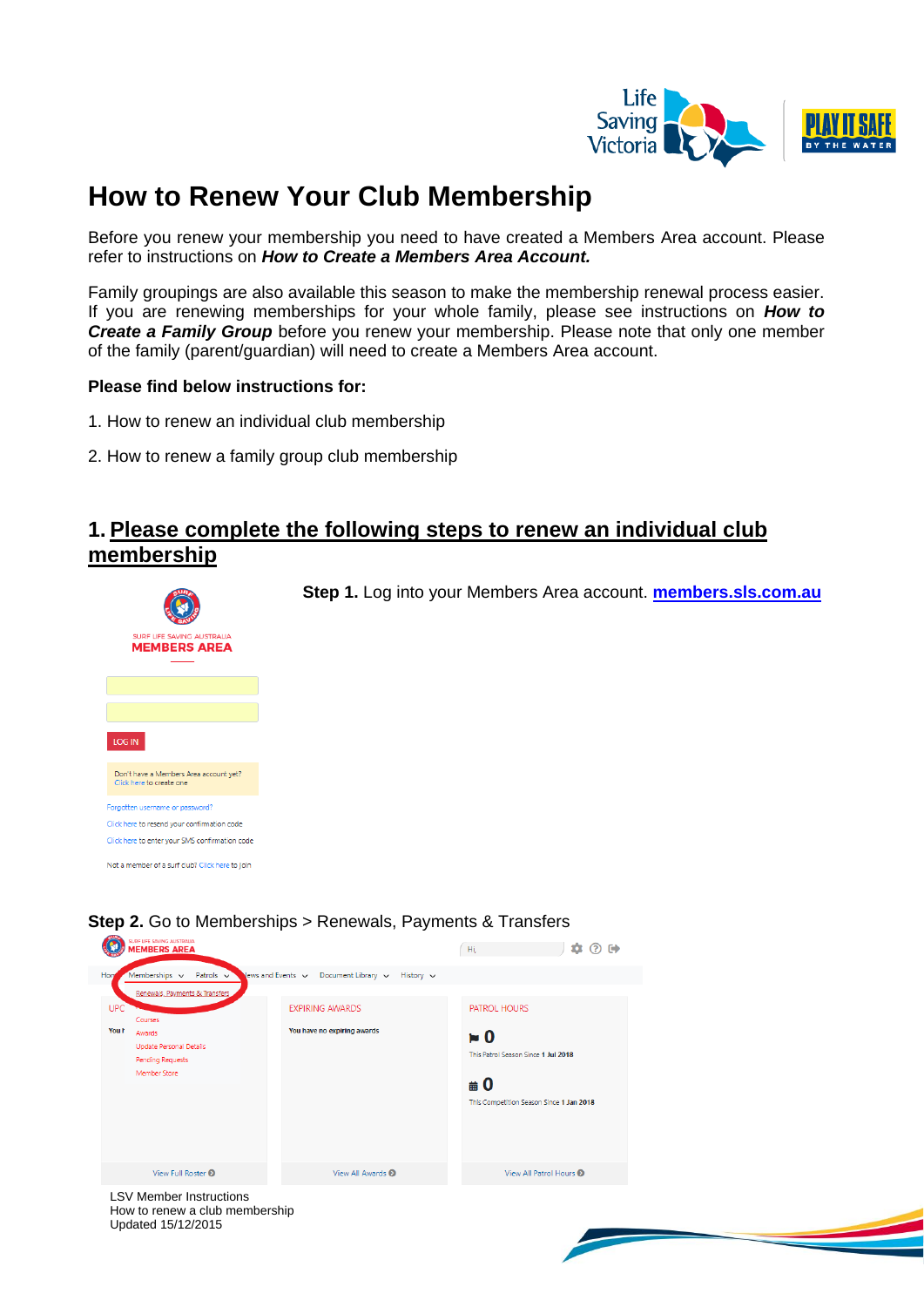**Step 3.** A General Details section will appear. Please check that First Name, Last Name, DOB, Email Address 1, Home Address and Postal Address are correct, as these are required fields and **must be completed**. However, we would appreciate if all fields are completed.

**Step 4.** Complete the SLSA Membership Application and Declaration. At the bottom of the application, there are three acknowledgement boxes, one of which only applies if you are a parent/guardian applying on behalf of someone under 18. Click 'Submit the Form'.

| <b>CONFIRMATION</b> |                                                                                                                                                                                                                                                                                                                                                                                                                                                                                                                                                                |
|---------------------|----------------------------------------------------------------------------------------------------------------------------------------------------------------------------------------------------------------------------------------------------------------------------------------------------------------------------------------------------------------------------------------------------------------------------------------------------------------------------------------------------------------------------------------------------------------|
|                     | <b>SLSA MEMBERSHIP APPLICATION AND DECLARATION</b>                                                                                                                                                                                                                                                                                                                                                                                                                                                                                                             |
|                     | ve read, understood, acknowledge and agree to the declaration including the warning, exclusion of liability, release & indermnity. I acknowledge that if my application for<br>membring is successful I will be entitled to all benefits, advantages, privileges and services of SLSA membership.                                                                                                                                                                                                                                                              |
| Where               | he applicant is <i>under 18 years</i> of age this form must also be signed by the applicant's parent or legal guardian.                                                                                                                                                                                                                                                                                                                                                                                                                                        |
|                     | am the parent or quardian of the applicant.                                                                                                                                                                                                                                                                                                                                                                                                                                                                                                                    |
| me of a             | I authorise and consent to the applicant undertaking the SLS Activities. In consideration of the applicant's membership being accepted I expressly agree to be responsible for the<br>applica. Is behaviour and agree to personally accept in my capacity as a parent or quardian the terms set out in this membership application and declaration including the provision by<br>release and indemnity in the terms set out above. In addition I agree to be bound by and to comply with the SLSA constitution and any regulations and policies made under it. |
|                     | e read, understand, acknowledge and agree to the declaration and application and conditions of membership. I warrant that all information provider<br><b>Submit the Form</b><br>Re et                                                                                                                                                                                                                                                                                                                                                                          |

**Step 5.** It is important that after you have submitted your membership application that you pay your membership fee. On the confirmation screen, details will be provided on how you can pay. Most clubs will have online payments set up. If available, select 'Click here if you wish to pay online'.

**Step 6.** Your details should appear prefilled. If you are paying for anyone else at the same time, please make sure that you add their names as well. Enter the amount you wish to pay in the amount section. If you are unsure about how much to pay, select the 'Click here to view price list' option.

**Step 7.** Follow the prompts to provide credit card details and complete payment.



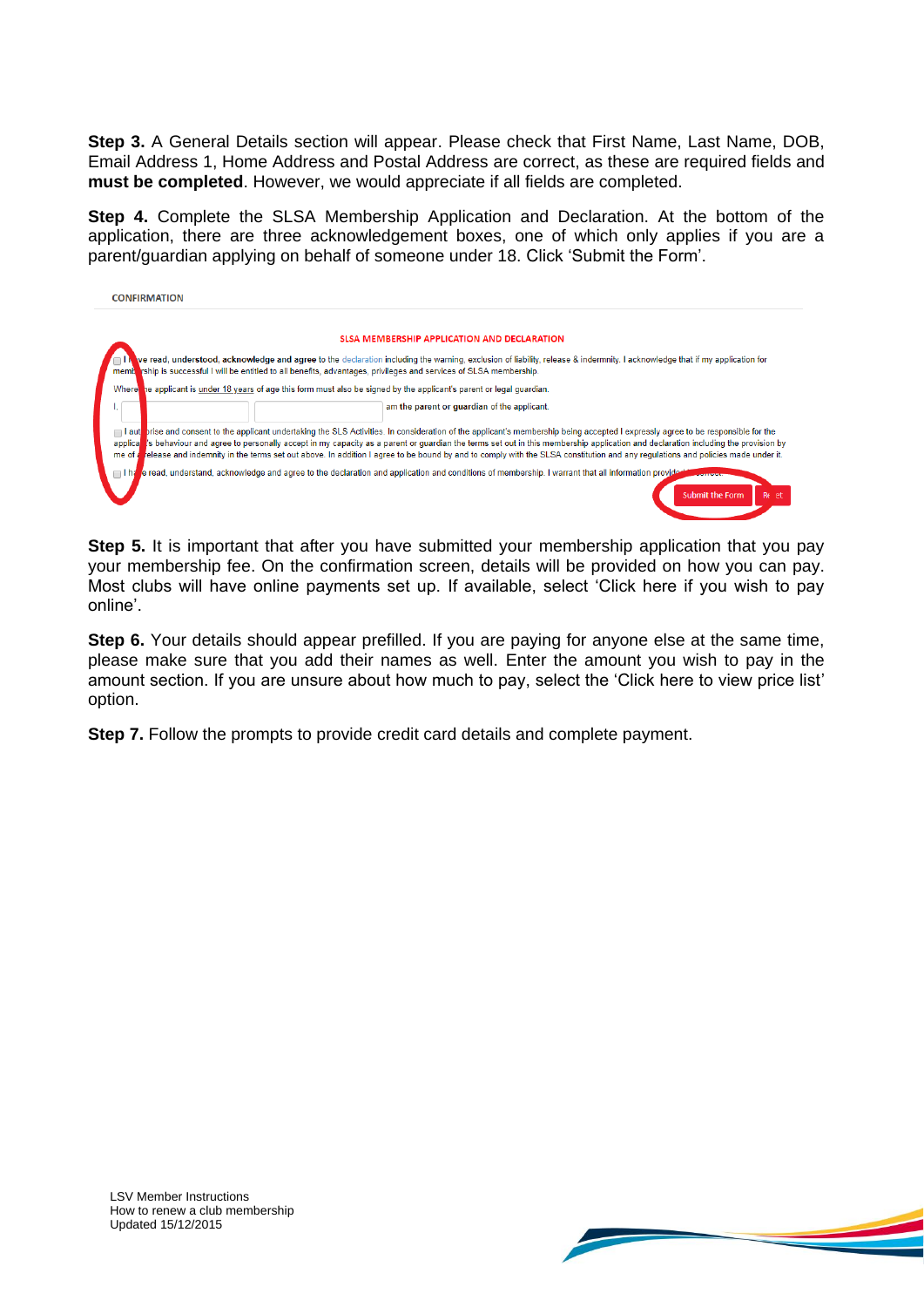### **2. Please complete the following steps to renew a family group club membership**

Please ensure that you have created your family group prior to completing these steps, refer to instructions on *How to Create a Family Group.*



| <b>UPC</b><br>You h | Home (Memberships)<br>Renewals, Payments & Transfers<br><b>Family</b><br>Courses<br>Awards<br>Update Personal Details<br><b>Pending Requests</b><br><b>Member Store</b> | Patrois $\vee$ News and Events $\vee$ Document Library $\vee$ History $\vee$<br><b>EXPIRING AWARDS</b><br>You have no expiring awards | PATROL HOURS<br>$\approx 0$<br>This Patrol Season Since 1 Jul 2018<br>$\#0$ |
|---------------------|-------------------------------------------------------------------------------------------------------------------------------------------------------------------------|---------------------------------------------------------------------------------------------------------------------------------------|-----------------------------------------------------------------------------|
|                     | View Full Roster <sup>O</sup>                                                                                                                                           | View All Awards <sup>O</sup>                                                                                                          | This Competition Season Since 1 Jan 2018<br>View All Patrol Hours 2         |
|                     |                                                                                                                                                                         |                                                                                                                                       |                                                                             |

# **Step 3.** Select 'Renew Memberships'

## **My Family**

| <b>FAMILY GROUP DETAILS</b><br><b>Create Family Group</b> |                          |                      |                         |               |                                                       |  |  |
|-----------------------------------------------------------|--------------------------|----------------------|-------------------------|---------------|-------------------------------------------------------|--|--|
| <b>Family Group Name</b>                                  | <b>Number of Members</b> | Organisation         | <b>Primary Contact</b>  | <b>Status</b> | <b>Action</b>                                         |  |  |
| <b>VSO Family</b>                                         |                          | <b>Test Vic Club</b> | <b>Boaty McBoatface</b> | Approved      | View/Edit<br><b>Renew Memberships</b><br>Make Payment |  |  |

LSV Member Instructions How to renew a club membership Updated 15/12/2015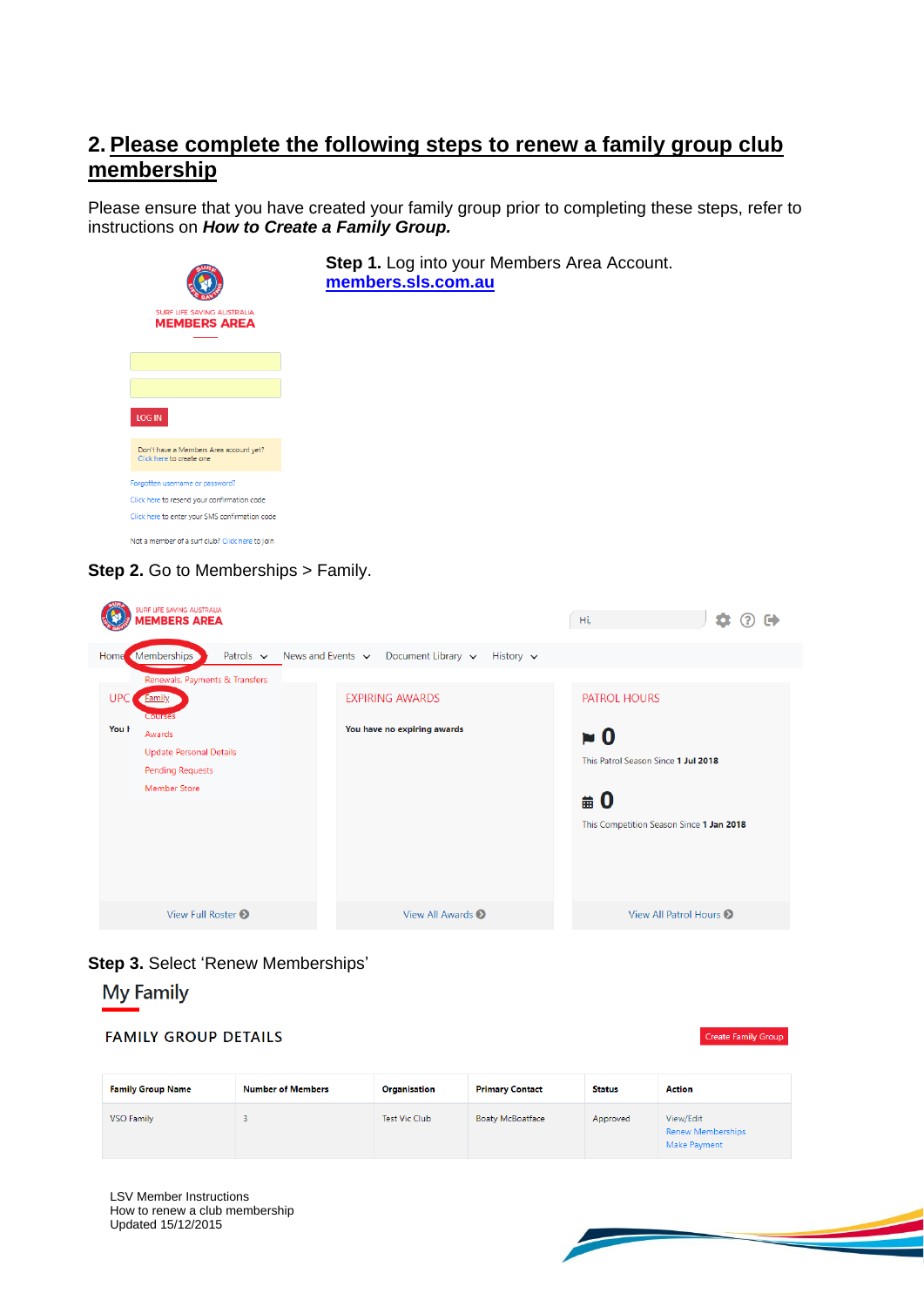**Step 4.** Tick the boxes for the family members that require to be renewed. View and agree to the SLSA Membership Declaration by selecting the tick box. Click 'Submit'.

| Family Group Organisation: Test Vic Club<br>2018/2019 $\blacktriangledown$<br>Season: |                  |                   |                  |            |                                                                                                               |                            |               |
|---------------------------------------------------------------------------------------|------------------|-------------------|------------------|------------|---------------------------------------------------------------------------------------------------------------|----------------------------|---------------|
|                                                                                       | <b>Member ID</b> | <b>First Name</b> | <b>Last Name</b> | <b>DOB</b> | <b>Membership Status</b>                                                                                      | <b>Membership Category</b> | <b>Season</b> |
| $\overline{\mathcal{L}}$                                                              | 5754790          | <b>VS</b>         | Officer          | 01/01/2002 | Active                                                                                                        | Active (15-18 yrs)         | 2017          |
| $\overline{\mathcal{L}}$                                                              | 5655009          | Boaty             | McBoatface       | 01/06/1986 | Active                                                                                                        | Active (18yrs and over)    | 2017          |
| $\overline{\mathbf{v}}$                                                               | 5754797          | <b>Testy</b>      | McTesterson      | 01/01/1990 | Active                                                                                                        | Probationary               | 2017          |
|                                                                                       |                  |                   |                  |            | and all members of Family Group selected agree to SLSA Membership Declaration. To view Declaration Click here |                            |               |

**Step 5.** It is important that after you have submitted your membership application that you pay your membership fee. On the confirmation screen, details will be provided on how you can pay. Most clubs will have online payments set up. If available, select 'Make a Payment'.



To view your pending requests click here

**Step 6.** Your details should appear prefilled. If you are paying for anyone else at the same time, please make sure that you add their names as well. Enter the amount you wish to pay in the amount section. Your club's price list should be displayed, if your club does not have a price list, contact your club for further details.

**Step 7.** Follow the prompts to provide credit card details and complete payment.